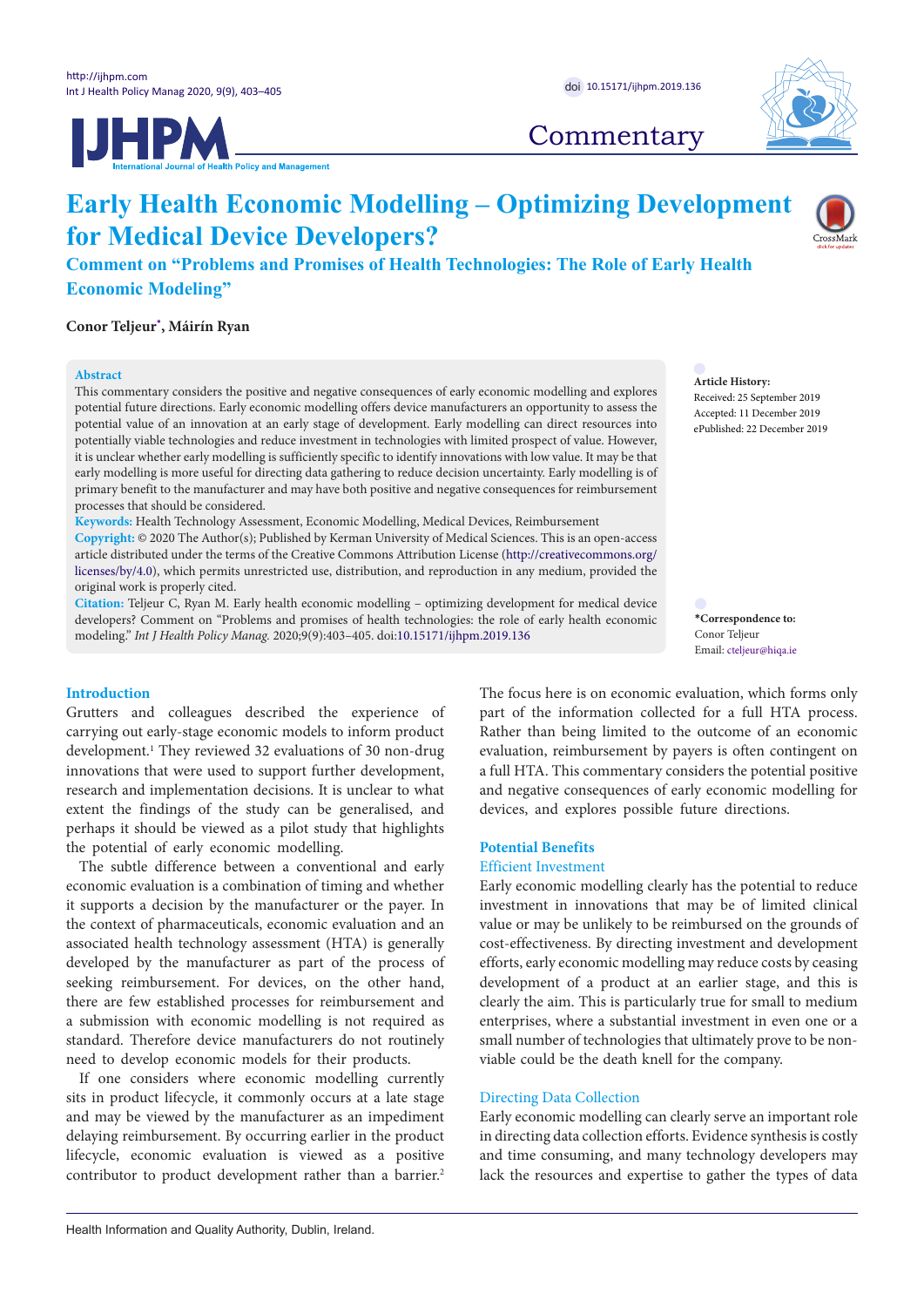required for economic modelling. Early economic modelling can, for example, use value of information analyses to ensure that there is a focus on parameters that can reduce decision uncertainty and at the same time avoid pursuing information that may be costly to collect and is unlikely to have a major impact on decision-making.<sup>2</sup>

#### Supporting Health Technology Assessment

There is still substantial regional variation in how decisions are made regarding reimbursement of medical devices and non-pharmacological technologies. While the landscape is changing, it is still not at the stage where devices commonly go through a HTA appraisal process as is often the case for drugs. In the event that a formal HTA process is used, particularly an appraisal process analogous to that for pharmaceuticals, the use of early economic modelling can create efficiencies for the subsequent reimbursement application process if it reflects the standards for economic evaluation in HTA.

#### **Potential Disadvantages**

#### Focus on Cost-Effectiveness

The approach to early economic modelling as described by Grutters et al is first and foremost to benefit the manufacturer. The concept of value for money depends on the perspective, and in this case the manufacturer is seeking information that will ensure maximum return within the constraints of what the payer deems acceptable and affordable. By focusing on cost-effectiveness from an early stage, product development may become overly focused on cost-effectiveness and lead to the clustering of incremental cost-effectiveness ratios around the willingness-to-pay threshold. From a payer perspective, the willingness to pay threshold should not be a target, and early economic modelling does not incorporate any of the other criteria that contribute to decision-making. There is a risk that other important factors that influence reimbursement decisions may be overlooked and that a focus on cost-effectiveness may be at the expense of other relevant considerations. Depending on the jurisdiction and nature of the device there can be substantial variation in how reimbursement decisions are made.<sup>3</sup> Factors influencing decisions include therapeutic value, clinical need, budget impact, organisational and ethical considerations. Clearly some of these issues cannot be addressed at an early stage of product development. However, giving them consideration at an early stage may provide an opportunity to tackle any issues that might otherwise only become apparent at a late stage of product development and hamper reimbursement and or uptake. In HTA, a technology is considered within a context (eg, taking into account the healthcare and wider social considerations) while early economic modelling is limited to cost-effectiveness and may be context-free.

#### Parameter Uncertainty

Economic evaluation is a data driven discipline that seeks to synthesise evidence from a wide range of sources. Early modelling is often carried out in the absence of what might be considered high quality data. Indeed, in some cases it may be undertaken in the absence of any clinical

effectiveness data, with a view to determining how effective a treatment will need to be for it to have development value. By carrying out early economic modelling when certain key parameters are unknown, uncertainty is maximised. In the study by Grutters et al, the analyses were deterministic with uncertainty accounted for through scenario analyses. While the approach is understandable as it avoids expert elicitation that may be time-consuming or challenging, $4$  it also means that probabilistic statements cannot be made. So while a scenario analysis can be constructed to show potential value, it is unclear what the likelihood of such a scenario is. This may explain why for all products there was a scenario under which they may potentially be considered cost-effective. Some aspects of uncertainty will be reduced or eliminated with further development (eg, cost of producing the technology), while others will always remain known with imprecision (eg, clinical effectiveness).<sup>5</sup>

#### Incremental Development

The use of early economic modelling could encourage a very incremental approach to technology development. That is, it may lead to the highly strategic roll-out of product revisions. While that is the right of the manufacturer, there is an ethical question of the deferred release of innovations that have demonstrated clinical benefit. While this situation can and doubtless does arise at present, early economic modelling may result in a more systematic approach to incremental development.

#### Model Quality

An estimate of cost-effectiveness is only as good as the model. Normally the risk of inaccurate model outputs informing a decision is taken on by the payer. In this case, the risk is taken on by the manufacturer. A poorly specified model may lead to unwarranted further development, or it may lead to abandoning a potentially valuable product. The manufacturer would therefore want to be confident that the model is accurate. Furthermore, there are a wide variety of methods for using early economic evaluation in decision-making and the choice of approach could influence interpretation of how to proceed with the product.<sup>6</sup> It should also be noted that the device modelled could be one specific type, and the results of the analysis are then unlikely to be generalizable to other related devices. Taking a model developed for one device and applying to a similar device may give rise to inaccurate findings.

## **Future Directions**

#### Applicability of Reported Findings

While the study by Grutters et al gives some indications of the use of early economic modelling, it leaves some unanswered questions. The study was based on consecutive technologies and could not be described as a random sample. Perhaps these technologies were put forward for early assessment precisely because they had perceived value. Given that all products were deemed to have potential value, the use of early economic modelling may have good sensitivity but poor specificity in that regard and may therefore be more useful